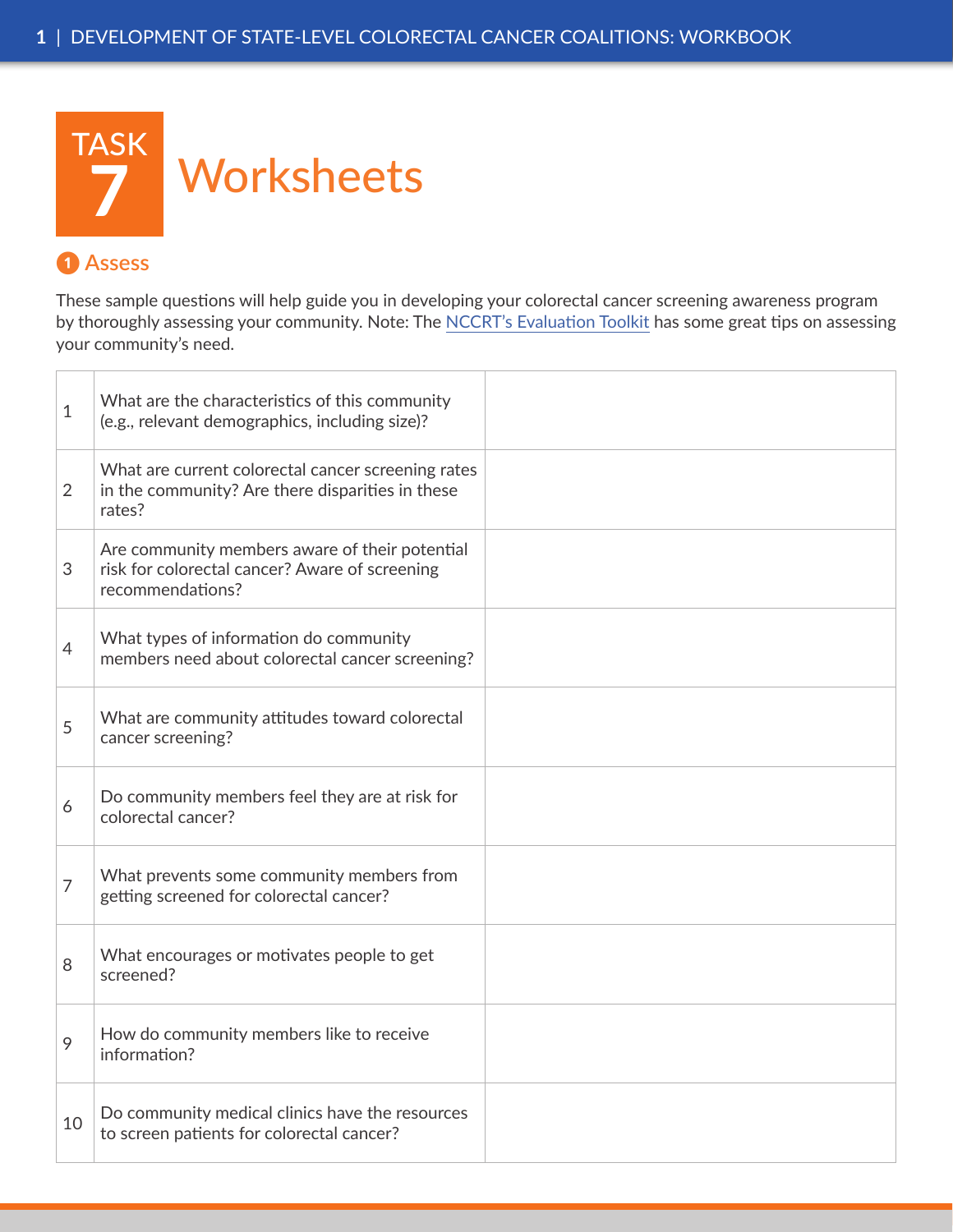

#### **❷ Brainstorm**

What solutions are needed in this community? (No restrictions, dream big)

| $\mathbf 1$    |  |
|----------------|--|
| $\sqrt{2}$     |  |
| $\mathsf 3$    |  |
| $\overline{4}$ |  |
| 5              |  |
| $\overline{6}$ |  |
| $\overline{7}$ |  |
| $\,8\,$        |  |
| 9              |  |
| 10             |  |

# **❸ Reality Check**

Which of these solutions are supported by evidence or have been proven to work in like-communities?

| 1              |  |
|----------------|--|
| $\overline{2}$ |  |
| 3              |  |
| 4              |  |
| 5              |  |
| 6              |  |

[NCCRT EVALUATION TOOLKIT:](http://nccrt.org/resource/evaluation-toolkit/) HOW TO EVALUATE ACTIVITIES TO INCREASE COLORECTAL CANCER SCREENING AND AWARENESS

Some screening and awareness initiatives sound promising, but do not result in the desired changes. Of course, this could be because a good theory is not being carried out well, but in some cases the problem is the theory itself.

For example, you may not be able to reasonably expect one-on-one education courses to create large-scale community change if the reach is limited.

Make sure that your theory is not only clear and makes sense on paper, but that it is based on good underlying evidence about what increases screening rates and how people really change. Evidence can be based on previous work experience, literature and research, and professional opinions from colleagues and national organizations.

[The Community Guide](http://www.thecommunityguide.org/cancer/index.html) reviews existing evidence about colorectal cancer screening interventions targeted toward increasing community demand for screening or moving providers to action.

You can find the NCCRT Evaluation Toolkit at [http://nccrt.org/resource/](http://nccrt.org/resource/evaluation-toolkit/) [evaluation-toolkit/](http://nccrt.org/resource/evaluation-toolkit/).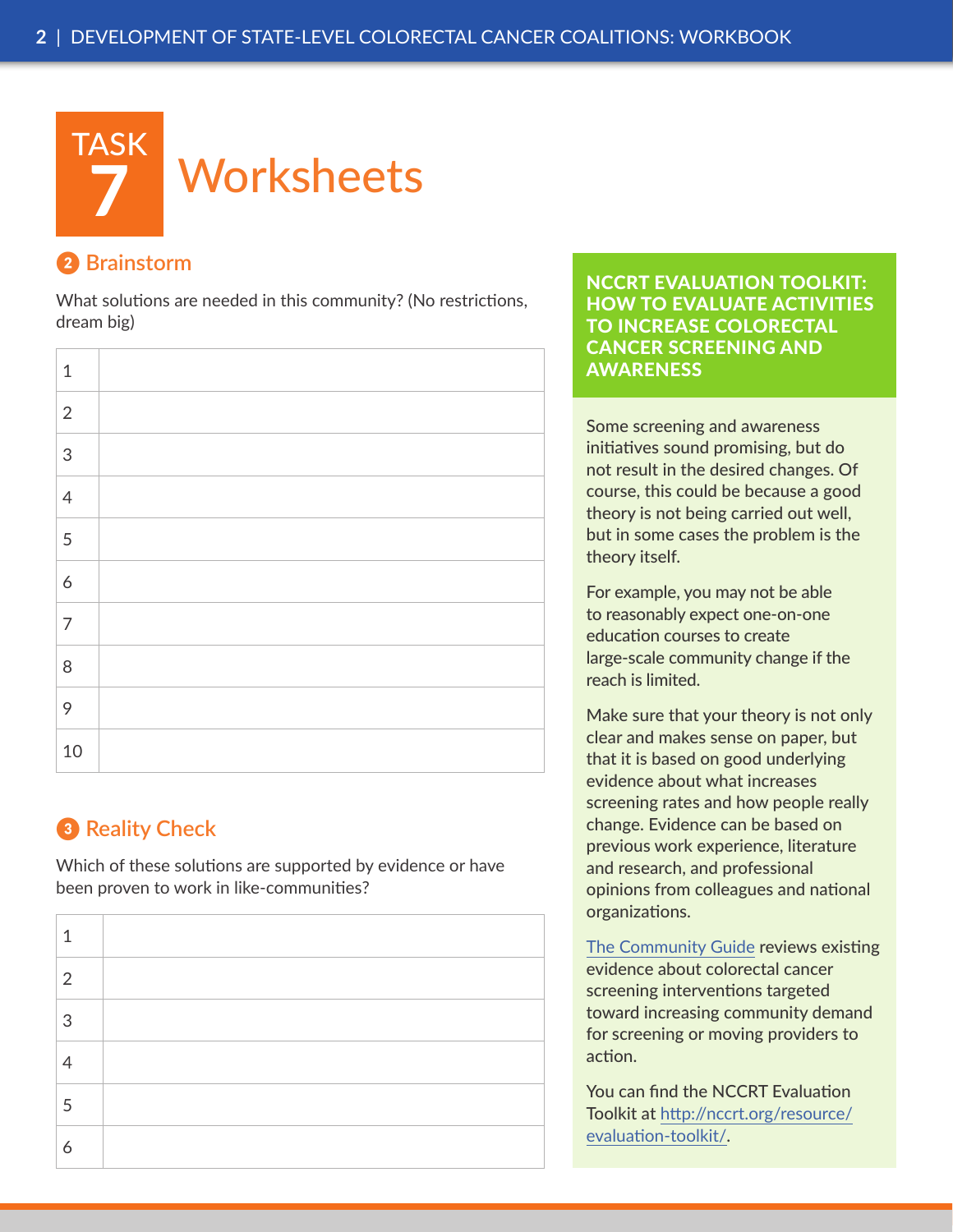

## **❹ Identify**

Place the numbers from above in the table cells below. Ideally, each row and column should only have one number in it. (Use pencil!)